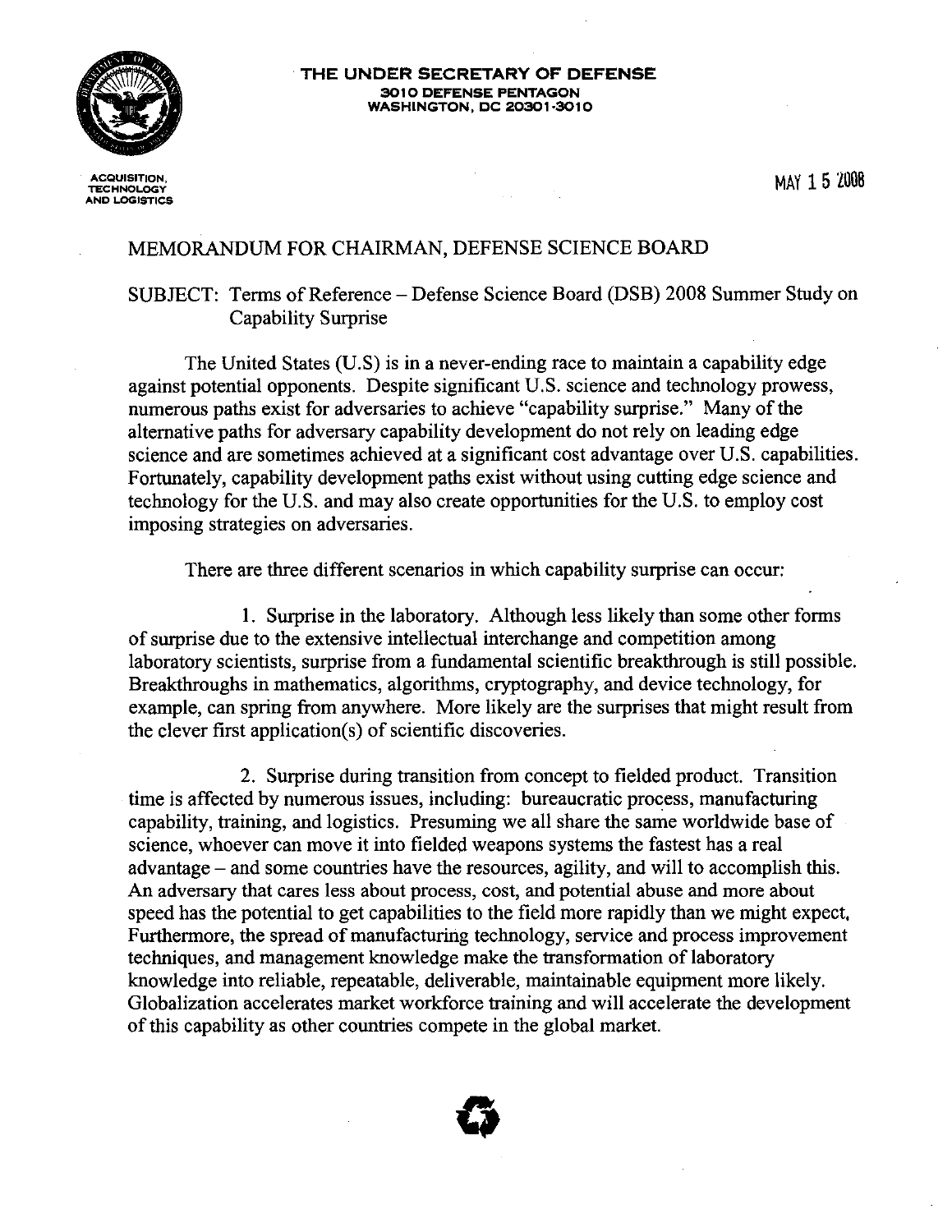3. Surprise introduced by the unconventional or unforeseen use of an existing capability. It might be commercial (e.g., the Internet as a command and control net) or a weapons system (e.g., the B-52 in a tactical support role). Innovative development of new capability using existing force structure can be extremely rapid, prove costly in combat, and be extremely effective. Another facet of this particular surprise mechanism is the employment of old or low technology against high-end U.S. capability.

Underlying the kinds of surprise are the reasons why surprise may occur. A partial list of such reasons includes:

- a. Failure to respond to the introduction of a new capability
- b. Planned response proceeds at too leisurely a pace
- c. Failure to imagine a capability
- d. Underestimating an adversary's prowess to introduce a capability
- e. Assuming that an adversary would not dare to do such a thing

The study should focus on the *whats* and *whys* of capability surprise and the measures to ensure that DoD and its interested partners are best positioned to prevent, or mitigate, capability surprise against itself. It should assess the surprise mechanisms, dealing with how surprise may occur, and develop relevant recommendations in two domains: how to reduce the potential for surprise across the dimensions outlined above; and given that some surprise will always occur, how to better prepare ourselves to respond appropriately. Recommendations should also be formulated for ensuring that the Department, in coordination with the intelligence community, has both the people and processes in place not only to identify potential surprises across the dimensions outlined above but also, on an annual basis, to formally assess both risks and opportunities in dealing with them.

Finally, the study should assess cost-imposing strategies to include what adversaries may do to the U.S. and what the U.S. could do against potential adversaries, both with respect to high-end technology solutions and employment of low-end or old technology solutions. As part of this assessment, the study should also consider how the U.S. might impose surprise on its adversaries in rapid, cost effective, and unique ways.

The study will be co-sponsored by the Under Secretary of Defense for Acquisition, Technology and Logistics, the Under Secretary of Defense for Intelligence, the Vice Chairman of the Joint Chiefs of Staff, and the Commander, Joint Forces Command. Dr. Miriam John and Mr. Robert Stein will serve as Chairpersons of the Summer Study. Mr. R.C. Porter of OUSD(I) and Mr. Robert Baker of the Office of the Director of Defense Research and Engineering will serve as co-Executive Secretaries; and Lieutenant Colonel Chad Lominac, USAF, will serve as the DSB Secretariat Representative.